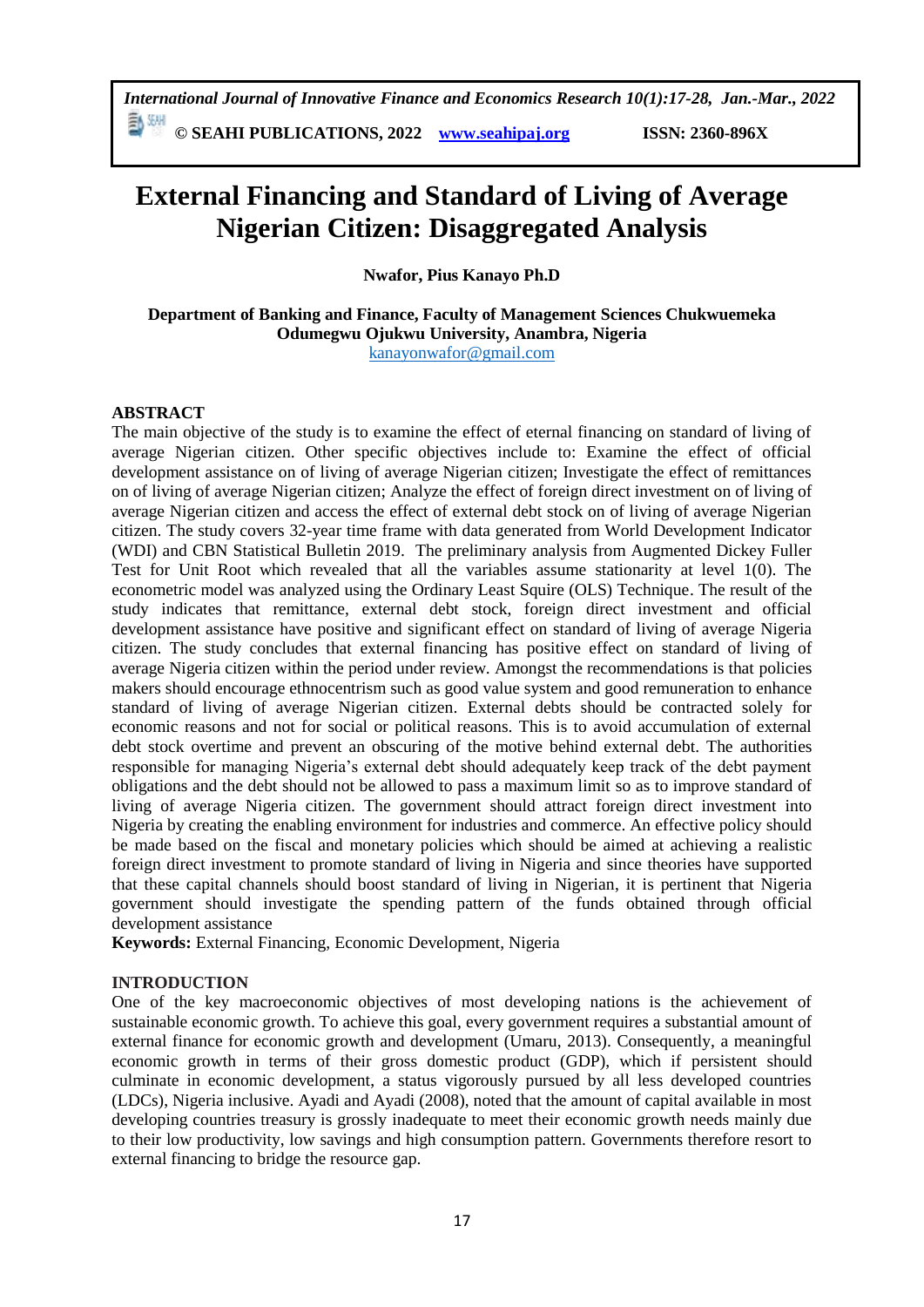Countries source for external finance to promote economic growth and development, by creating conducive environment for investors to invest in various sectors of their economies (Umaru, 2013).

Developing countries are left with no option than to resort to external financing and foreign assistance to bridge the saving- investment gap with the intention of achieving economic growth and poverty reduction. Official Development Assistance (ODA), more commonly known as foreign aid consists of resource transfers from the public sector, in the form of grants and loans at concessional financial terms, to developing countries(Udoka & Ogege, 2012).

Similarly, Obudah and Tombofa (2013) argued that the specific reasons why countries may source for external finance include: to finance their reoccurring budget deficit, as a means of deepening their financial markets, to enable them fund the increasing government expenditures, to enhance their narrow revenue sources and low output productivity which results in poor economic growth. According to Chenery's (1966) Dual-gap theory, governments borrow to augment their limited resources so as to bridge the savings-investment gap.

The Keynesian economics school of thought posits that government sourcing for external finance can be used to promote economic growth, through the financing of government deficit expenditures which stimulates aggregate demand and thus encourage increase in private investments. However excessive public debt can create debt burden for the country. Okonjo-Iweala (2013) argues that once an initial stock of debt grows to a certain threshold, servicing them becomes a burden, and countries find themselves on the wrong side of the Debt Laffer Curve, with debt crowding out investment and growth. Conversely, Bakare, in (2011) asserted that a country's indebtedness does not necessarily slow growth, rather it is the nation's inability to optimally utilize these loans to foster economic growth and development and ensure effective servicing of such debt that hampers the benefits derivable from borrowed capital resources.

Bye and large, external finance remains one of the major economic challenges facing governments in low income countries due to their persistence budget deficit and this has continued to attract the attention of international financial institutions, and bilateral lenders. Udeh (2013) notes that this has brought about the adoption of several initiatives capable of alleviating the debt burden which continues to hinder the growth prospects of most highly indebted poor countries (HIPC). Hence, the study aims at investigating the effect of external financing on economic growth in Nigeria.

#### **Statement of Problem**

The need to balance the savings-investment gap and offset fiscal deficits in developing countries compels government to source for external finance outside taxation. Nigeria like most highly indebted poor countries of the world is characterized by low economic growth and low per capita income, with domestic savings insufficient to meet developmental and other national goals. Nigerian exports are primary commodities with export earnings too small to finance imports which are mostly capital intensive (Manufactured) goods which are comparably more expensive (Siddique, Selvanathan & Selvanathan, 2015). Compounding the problem is Nigeria's drift to mono economy with the discovery of oil. The oil sector generates about 95% of foreign exchange earnings and about 80 percent of budgetary revenue. The inability to diversify her revenue sources coupled with corruption and mismanagement compels Nigeria to source for external finance to carry out its developmental projects There are various empirical studies that have been conducted on the effect of external financing on economic growth in Nigeria.

Olanrewaju, Abubakar and Abu (2015) examined the effect of government debt on economic growth in Nigeria between 1986 and 2013 – using the ordinary least square method. The study reveals that the impact of government debt on economic growth over the period under review is insignificant – with external debt which has been enormous over the years contributing minimally to real gross domestic product.

Raheem and Adeniyi (2015) examined both the total effect and the individual effects of the sources of capital inflow-foreign direct investment (FDI), official development assistance (ODA), remittances and debt as well as capital outflows (capital flight) on economic growth for 33 countries in Sub-Saharan Africa (SSA) for the period spanning 1970 to 2010. Using system generalised method of moments (Sys GMM), the findings show that FDI and Remittances significantly contributed to growth

Elekwa, Aniebo and Ogu (2016) investigating the effects of foreign portfolio investment on employment growth in Nigeria employed the ordinary least square (OLS)regression technique to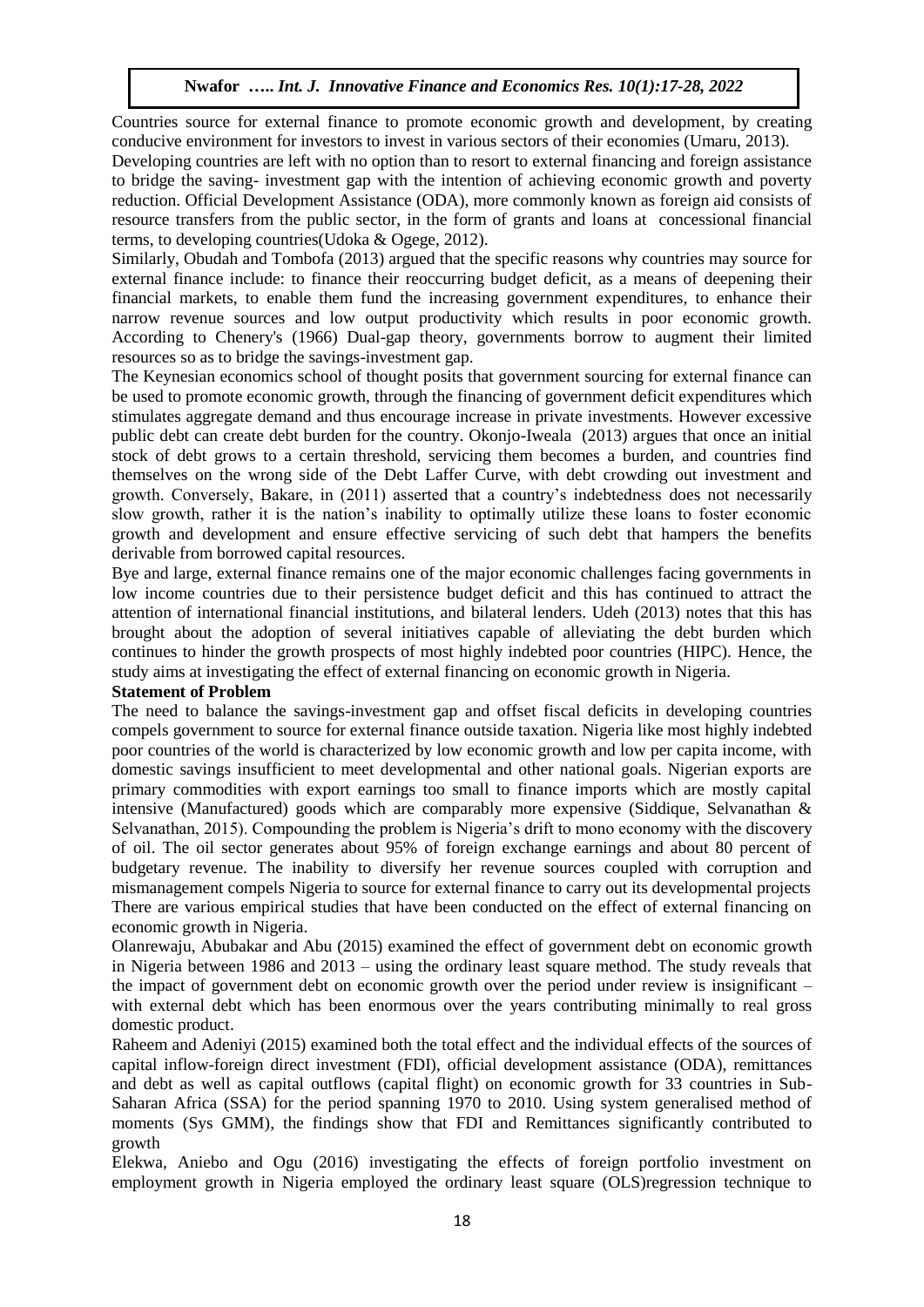estimate a single equation model, employing data for the period 1980 to 2014. It was found that in the long term, portfolio investment impact on employment growth was positively significant.

However, these conflicting findings in respect of positive and negative results tend to suggest that there are still inconsistencies in empirical findings with regards to Nigeria on the effects of external financing on economic development in Nigeria which implies that there is need for further research to be carried out on the contributions of external financing in Nigeria. Again, most studies were done on external debt and could not incorporate order sources of external financing such as foreign direct investment, official development assistance, remittances and foreign portfolio investment in a single model and equation to determine the real contribution of external financing on economic development in Nigeria. These shortcomings no doubt exposes the existing literature to some gap in knowledge desiring a more comprehensive study of external financing on economic development in Nigeria.

# **REVIEW OF RELATED LITERATURE**

#### **External Debt Stock**

Debt is derived from the Latin word *"Debere"* meaning to owe. Debt has been conceptualized as resources of money used in an organization which is not contributed by its owners and does not in any other way belong to the shareholders (Imimole, Imoughele & Okhuese, 2014). Borrowing by countries occurs as a result of their inability to generate enough domestic savings to carry out productive activities. Such external borrowings by countries are meant to supplement the domestic savings and allow such countries to carry out productive activities (Ezeabasili, 2006).

A country can also borrow, in the short-term, from external sources to finance current account deficits arising from external disturbances in order to shore up its external reserves and hence strengthen her external liquidity position.

The reason for opting for external finance, as a means of ensuring sustained development rather than utilizing only domestic resources is predicated on the *Dual Gap Theory*. The theory postulates that investment is a function of savings, and that in developing countries; the level of domestic savings is not sufficient to fund the needed investment to ensure economic growth and development. Thus, it is logical to seek the use of complementary external goods and services (Osuji, & Ozurumba, 2013).

The acquisition of external funds, however, depends on the relationship between domestic savings, foreign funds, available investment, and economic growth. A guiding principle on when to borrow is a simple one. Borrow abroad so far as the fund acquired generates a rate of return that is higher than the cost of borrowing the foreign funds (Okolie, & Romanus, 2014). In essence, by following this guiding principle, a borrowing country is increasing capacity and expanding output with the aid of foreign savings. External debt does not automatically transform into debt burden when funds are optimally utilized. In an optimal condition, the marginal return on investment is greater than or equal to the cost of borrowing. Huge debt in less developed countries has often led to debt burden, constituting a major obstacle to economic growth of these countries. This has resulted to debt restructuring of various kinds. Debt restructuring is the renegotiation of existing debt on new terms that are accepted by both the creditor and debtor. Restructured debt can be in three ways: rescheduling of debt, debt relief and conversion of debt. (Ibi, & Aganyi, (2015).

#### **Foreign Direct Investment**

From the point of view of Development Assistance Committee (DAC) of the Organization for Economic Co-operation and Development (OECD), FDI is conceptualized as net financing by an entity in a developed country, which has the objective of obtaining or retaining a lasting interest in an entity resident in a developing country. The notion of lasting interest connotes a long-term relationship where the direct investor has a significant influence on the management of the enterprise, reflected by ownership of at least 10 percent of the shares of the enterprises, or equivalent in voting power or other means of control.

Foreign direct investment (FDI) is a major component of international capital flows. According to Ebekozien, Ugochukwu. and Okoye (2015), FDI refers to investment by multinational companies with headquarters in developed countries. This investment involves not only a transfer of funds (including the reinvestment of profits) but also a whole package of physical capital, techniques of production, managerial and marketing expertise, products advertising and business practices for the maximization of global profits.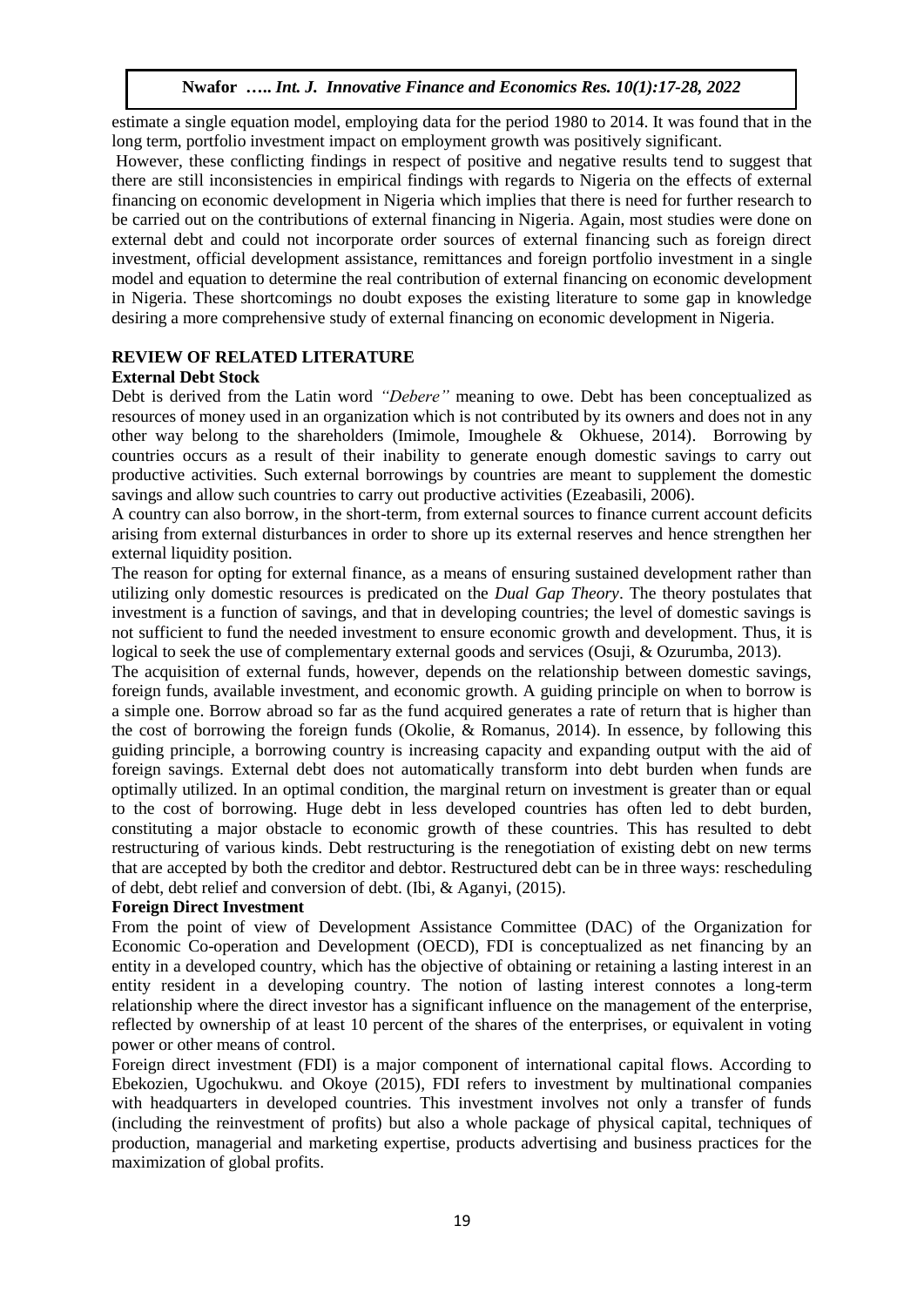Foreign direct investment could come to the capital-importing country as a subsidiary of a foreign firm. It could also come by means of formation of a company in which a firm in the investing company has equity holding or the creation of fixed assets in the other country by the nationals of the investing country (Obadan 2004).

#### **Official Development Assistance**

According to (Development Assistance Committee) of the Organization for Economic co-operation and Development ODA represents all inputs and resources which are provided to developing countries, including the grants which are conditioned by the following criteria:

(i) ODA must be provided by government agencies, including state and local governments or organizations acting on behalf of public agencies.

(ii) ODA must have as objective the economic promotion and development as well as the improvement of the living standards in developing countries in mind.

ODA can be either bilateral (if they are intended directly to a developing country) or multilateral when they pass through an international organization, such as the World Bank or the European Commission. This ODA, comes entirely from DAC member countries through two channels:

The first is directly given by the Member States as part of their bilateral aid. The second is managed by the multilateral institutions

Bilateral ODA represents about two-thirds of ODA and multilateral assistance accounts for the rest. Official development assistance (ODA), more commonly known as foreign aid consists of resource transfers from the public sector, in the form of grants and loans at concessional financial terms, to developing countries. Recent years have seen a surge in calls for more ODA to developing countries in order to eliminate poverty. Developed countries, international organizations and other Philanthropists have all made renewed pleas for a massive infusion of development aid to developing countries including Nigeria. Experts who argued in favour of more aid are of the view that injecting more foreign aid would materially benefit the people of the recipient country (Okafor, Ugwuegbe & Ezeaku,2016).

#### **Remittance**

Remittance is the fraction of a migrant workers income sent from the country of employment to the home country (Orji, (2014). Olaleye, (2015), defined remittances as money-transfers, earned by workers abroad and sent to persons in their country of origin. Udah, (2011) saw remittances to be both monetary and physical resources that are earned and acquired by migrants as they ply their trade abroad. These are what make up what they send to their loved ones back home in their home countries. Chami et al (2008) are of the opinion that remittances are solitary and are not market-based individual exchanges between families across nations.

According to Englama (2007), the definition of remittances adopted by countries is that of the Balance of Payment Statistics Manual of the international Monetary Fund (IMF), where remittances are comprised of 3 components namely: migrant transfers, employee's compensation and remittances of workers. Remittances are the portion of international migrant workers' earnings sent back from the country of employment to the country of origin, and play a central role in the economies of many labour-sending countries. Workers' remittances consist of goods or financial instruments transferred by migrants living and working abroad to residents of the home economies of the migrants. It is limited to transfer made by workers who have stayed in foreign countries for at least one year, while workers who are self-employed are excluded (IMF,

1999). Remittance has been part of human activity and has always been connected to migration which has ever been a part of human history.

Migration and remittances have increased remarkably in recent years in a way that both have become essential and significant particularly for poor and developing countries of the world

(Piot-Lepetit and Nzongang 2014; Odozi et al. 2010; Kihangire & Katarikawe 2008). Recently, there has been an immense increase of literature on remittances as remittances became an external source of funding for many developing countries as well as the current attention and interest given to it by International Monetary Fund (IMF), the European Union Commission (EUC), World Bank (WB) and National financial institutions (Dercon 2009; Sergi et al. 2007). This work draws on the existing literature on migration and remittance to understand the socio-economic impact of remittances in developing countries of the world.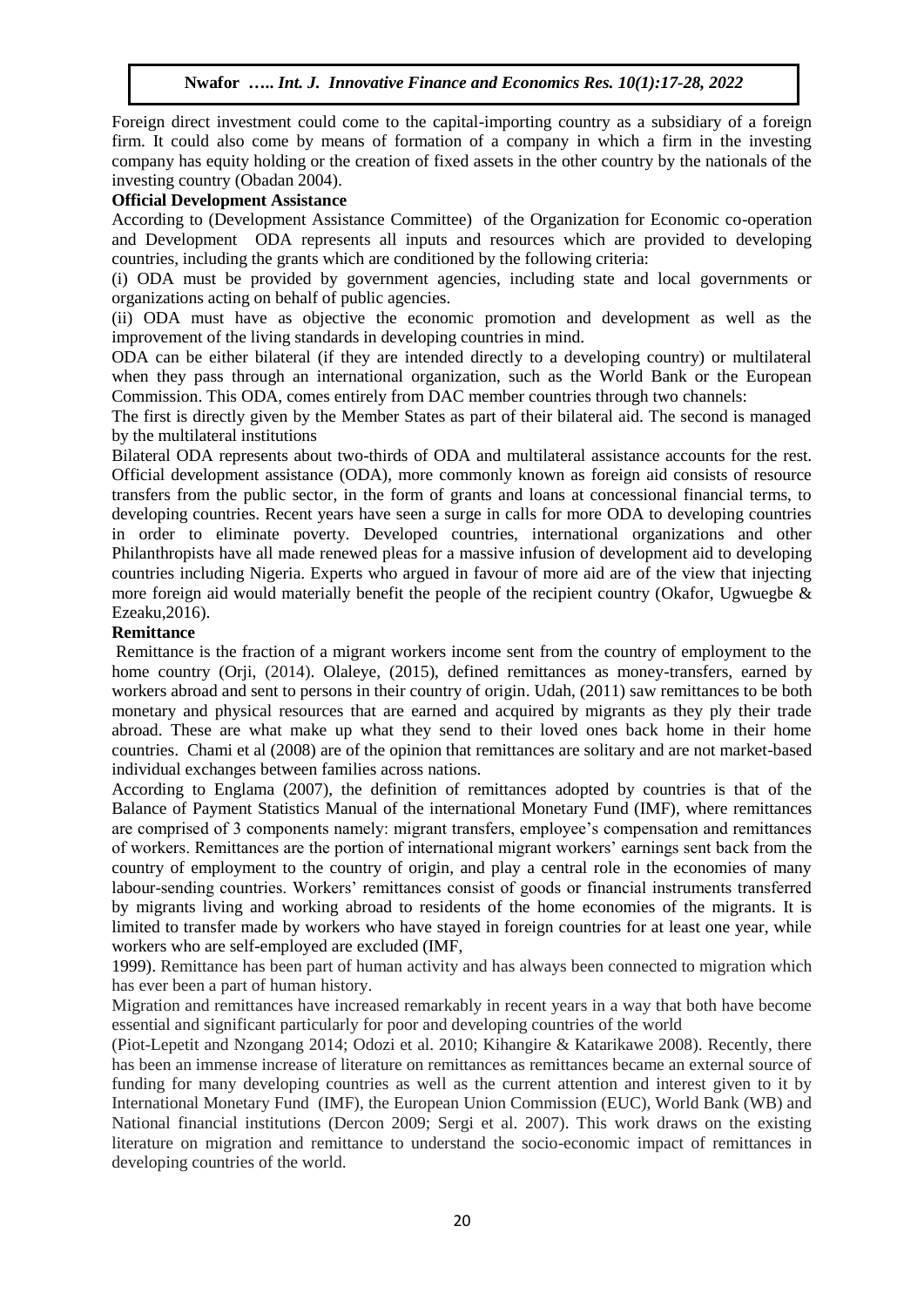#### **Economic Development**

Economic development encompasses progress in providing livelihood on a sustainable basis, access to education and basic healthcare for the majority of the population (Belshaw & Livingstone, 2002). Economic development' is a process in which a nation is improving in the sector of the economic, political, and social well being of its people. The term has been used frequently by economists, politicians, and others in the 20th and 21st centuries. The concept, however, has been in existence in the West for centuries. "Modernization, westernization and especially industrialization, are other terms often used while discussing economic development. Economic development has a direct relationship with the environment and environmental issues Economic development is very often confused with industrial development, even in some academic sources. Whereas economic development is a policy intervention endeavor with aims of improving the economic and social well being of people, economic growth is a phenomenon of market productivity and rise in GDP. Consequently, economic growth is one aspect of the process of economic development.

#### **Theoretical Framework**

The study is anchored upon the theory of Harrod-Domar model which was developed independently by Sir Roy Harrod in 1939 and Evsey Domar in 1946. It is a growth model which states that the rate of economic growth in an economy is dependent on the level of savings and the capital output ratio. If there is a high level of savings in an economy, it provides funds for firms to borrow and invest. Investment can increase the capital stock of an economy and generate economic growth through the increase in production of goods and services. The capital output ratio measures the productivity of the investment that takes place. If capital output ratio decreases the economy will be more productive, so higher amounts of output is generated from fewer inputs. This again, leads to higher economic growth. The model suggests that if developing countries want to achieve economic growth, governments need to encourage saving, and support technological advancements to decrease the economy's capital output ratio.

#### **Empirical Review**

Peter and Mabel (2018) applied both descriptive and quantitative techniques to evaluate the macroeconomic impact of remittances on economic development in Nigeria. Specifically, the study used Autoregressive Distributed Lag (ARDL) model to estimate the model. Based on the results, the positive coefficient of remittances implies that increased levels of remittances inflow into the country will spur economic development.

Udeh., Ugwu, and Onwuka, (2016) ascertained the impact of external debt on economic growth in Nigeria. Ex-post facto research design was adopted for the study. Data were analyzed using Ordinary Least Square. Diagnostic tests were conducted using Augmented Dick Fuller Unit Root Test, Cointegration and Error Correction Model. The independent variable was GDP, while the explanatory variables were external debt stock, external debt service payment and exchange rate. The study discovered that external debt had a positive relationship with Gross Domestic Product at short run, but a negative relationship at long run. While external debt service payment had negative relationship with gross domestic product

Rasheed and Olusola (2016) analyzed Nigeria's external debt management and economic growth from 1980-2012 using Ordinary Least Square Regression approach. The study shows that debt contribute significantly to real gross domestic product during the period under consideration in the same vein, they calculated for exchange rate (2.60) is also greater than critical t of 1.71. This indicates that exchange rate contribute significantly to the real gross domestic product during the period under consideration

Ezeabasili, Isu and Mojekwu (2011) in their study investigated the relationship between Nigeria's external debt and economic growth, between 1975 and 2006 using Johansen cointegration approach, error correction method and granger causality test. The result of error correction estimates revealed that external debt has negative relationship with economic growth in Nigeria. For example, a ten per cent increase in external debt resulted in a decrease of 0.027 per cent in Gross Domestic Product, while a 10 per cent increase in total debt service resulted to 0.034 per cent (decrease) in Gross Domestic Product. These relationships were both found to be significant at the 10 per cent level. In addition, the pairwise Granger Causality test revealed that uni-directional causality exists between external debt service payment and economic growth at the 10 percent level of significance.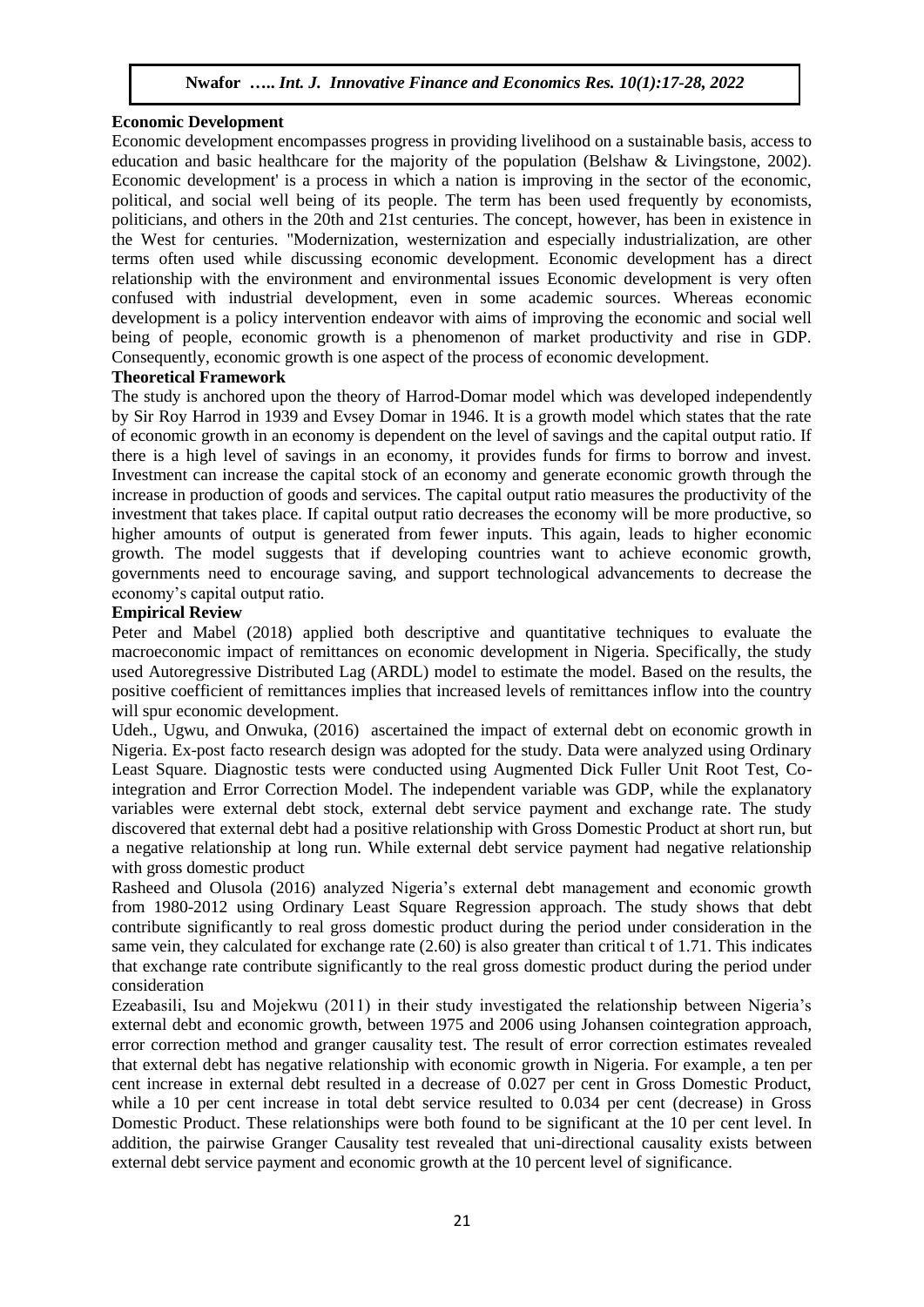Bashir (2016) examined the impact exacted by foreign assistance in the form of official development assistance (ODA) and foreign direct investment (FDI) on real growth in Nigeria over the period 1980 to 2011. Using the Two-Gap model and various econometric techniques which include Augmented Dickey Fuller (ADF) test, Granger causality test, Johansen co-integration test and Error Correction Method (ECM), empirical results reveal that there is Granger no-causality between any pair of the variables. Findings of the study also established a negative relationship between FDI and real growth as ODA exacts no impact on real growth in the country.

Iyabo and Taofik (2015) examined the effect of four different types of developmental aid on economic growth in Nigeria utilizing the Two-Stage Least Square (2SLS) estimation technique between 1970 and 2012. The empirical estimates show that multilateral aid had more impact on growth compared to bilateral aid from Nigerian's trading partners, top-five CDI ranked countries, and Nordic countries. Our findings support the need for stringent conditionalities and standard monitoring and evaluation framework by donors in order to promote meaningful impact of developmental aid on economic growth.

Minta and Nikoi (2015) analysed the impact of migrant remittances on socio economic development in Ghana, made use of regression analysis as well as annual time series data for the period 1992 to 2012 with emphasis or focus on growth and poverty. The variables of interest to the study were economic growth (measured by GDP), remittances, FDI, poverty and inflation. The study found remittances and FDI to be positively related to economic growth in Ghana while inflation negatively influenced it.

Bayar (2015) conducted a study on the impact of remittances on the economic growth in the transitional economies of the European Union. The main aim of the study was to appraise the causal relationship between variables like Real GDP per capita growth, personal remittances inflows and net Foreign Direct Investment, for the period 1996 to 2013. The study employed a panel regression and cointegration techniques in determining the causality among the variables. A unidirectional relationship was observed from remittances to economic growth at one period lag, and at two and three lags from FDI net inflow to economic growth. Consequently, the level of income growth in these countries can be hugely tied to the net inflows of remittances and FDI.

Beatrice and Samuel (2015) investigated the effect of remittances on economic growth in Kenya from 1993 to 2013, using the Granger causality test and the OLS estimation techniques. The variables included in the model include; population, investment, openness, enrolment, inflation, net export, government consumption and remittances.

Adarkwa (2015) examined the impact of remittances on economic growth in four West African countries namely: Cameroon, Cape Verde, Nigeria and Senegal over the period 2000-2010. Linear regression was used to estimate the relationship among the variables. The findings of the study demonstrated that the impact of remittances on the GDP of Senegal and Nigeria was positive while for Cameroon and Cape Verde was negative. According to the study, Nigeria benefitted the most.

#### **METHODOLOGY**

#### **Research Design**

The study adopted an ex-post facto research design because the data for the study are secondary data which were collected from the World Development Indicators, 2019 and Central Bank of Nigeria Statistical Bulletin, 2019. The model aims to regress a number of selected external financing variables on economic development in Nigeria. Economic developments were proxied by per capita income which is the dependent variable (Y) while External Debt Stock, Foreign Direct Investment, Official Development Assistance and Remittance are the independent or explanatory variables $(X)$ .

#### **Model Specification**

The model used for the study is the adaptation and modification from the work of James and Ikechukwu (2015) who examined eternal financing and economic development in Nigeria.

#### **The model is stated thus:**

PCI=f (ODA, FDI, EDS)

#### **Where**

PCI= Per Capita Income ODA= Official Development Assistance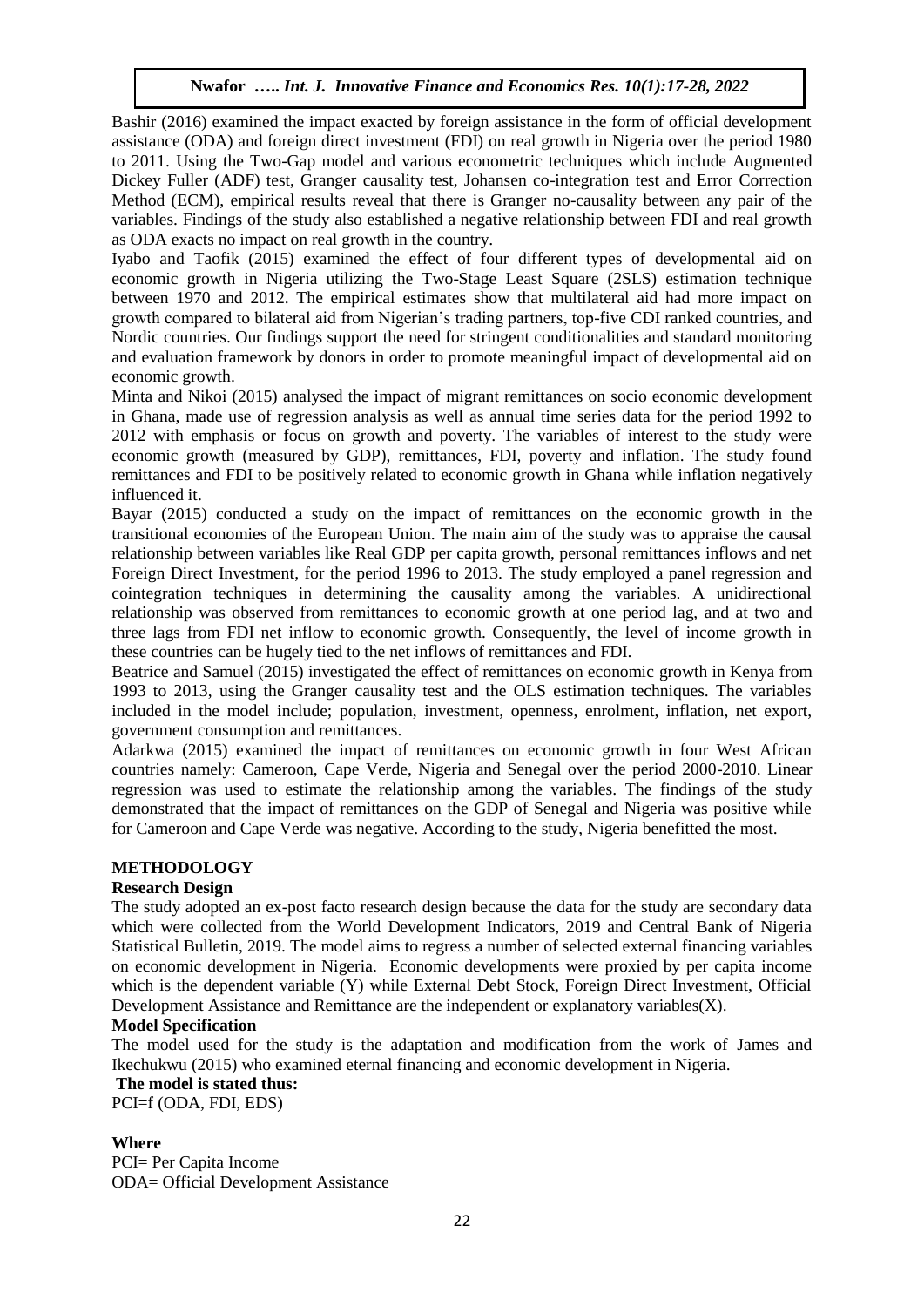FDI= Foreign Direct Investment EDS= External Debt Stock  $b0 =$  the constant  $b_1 - b_3$  = the coefficients of the explanatory variables  $Ut = Error term$ **The model was adopted and modified by including remittance as one of the explanatory variables**  PCI=f (ODA, FDI, EDS) **The Econometric Equation Form of the Model is:**  $PCI=b_0 + b_1 ODA + b_2 FDI + b_3 EDS + b_4 RMT + Ut$  - - - 1 **Where** PCI= Per Capita Income ODA= Official Development Assistance FDI= Foreign Direct Investment EDS= External Debt Stock RMT= Remittance  $b0 =$  the constant  $b_1 - b_3$  = the coefficients of the explanatory variables  $Ut = Error term$ **Method of Analyses**

The data are analyzed with econometric techniques involving descriptive statistics, Augmented Dickey Fuller, Philip Perron Tests for Unit Roots and the Ordinary Least Square (OLS).

#### **DATA ANALYSIS Table 1: Descriptive Statistics**

|                     | PCI      | <b>EDS</b> | <b>FDI</b> | <b>ODA</b> | <b>RMT</b> |
|---------------------|----------|------------|------------|------------|------------|
| Mean                | 4.394300 | 70.29614   | 3.194390   | 1.141101   | 3.814033   |
| Maximum             | 33.73578 | 228.3717   | 10.83256   | 8.120039   | 13.04258   |
| Minimum             | 10.75170 | 4.130980   | 0.652160   | 0.301180   | 0.010418   |
| Std. Dev.           | 7.152333 | 63.33341   | 2.281805   | 1.674042   | 3.696812   |
| <b>Observations</b> | 32       | 32         | 32         | 32         | 32         |
| Source: Friews 9 0  |          |            |            |            |            |

**Source: Eviews 9.0**

The results of the mean shows that average per capita income in Nigeria are 4.3. This figure is high enough to insinuate that Nigeria is growing economy. The maximum and minimum values for the variables showed 33.73% and -10.75% for per capita income respectively. Also the standard deviation showed that there is a very wide variation in the standard of living in Nigeria. This signifies an unstable economy.

The mean of external debt stock (EDS) showed a 70% of PCI in Nigeria is affected by the external debt stock. This value is pegged at 3.19% for FDI, 1.14% for ODA, 3.81% for RMT and 0.006% for FPI. The maximum and minimum values for the variables showed 228% and 4.13% for EDS respectively; and the standard deviation is 63.33%. This values show that external debt stock is very high in Nigeria. This implies that Nigeria is heavily indebted.

Other external financing sources showed a maximum and minimum value are 10.83% and 0.065% for FDI, 8.12% and 0.30% for ODA, 13.04% and 0.01% and 0.09% respectively. These values showed a minimal contribution from these sources to Nigeria PCI.

|  |  | Table 2: Summary Unit Root test for Stationarity |  |  |  |  |  |  |
|--|--|--------------------------------------------------|--|--|--|--|--|--|
|--|--|--------------------------------------------------|--|--|--|--|--|--|

| <b>Variables</b> | <b>ADF Statistic</b> | <b>Order Of Integration</b> | <b>Level of Significance</b> |
|------------------|----------------------|-----------------------------|------------------------------|
| <b>PCI</b>       | -4.668720            | 1(0)                        | 5%                           |
| <b>FDI</b>       | $-3.839292$          | 1(0)                        | 5%                           |
| <b>EXDS</b>      | $-6.000361$          | 1(0)                        | 5%                           |
| <b>ODA</b>       | $-3.888541$          | 1(0)                        | 5%                           |
| RMT              | -4.037522            | (0)                         | 5%                           |

**Source: Computed from E- view 9.0**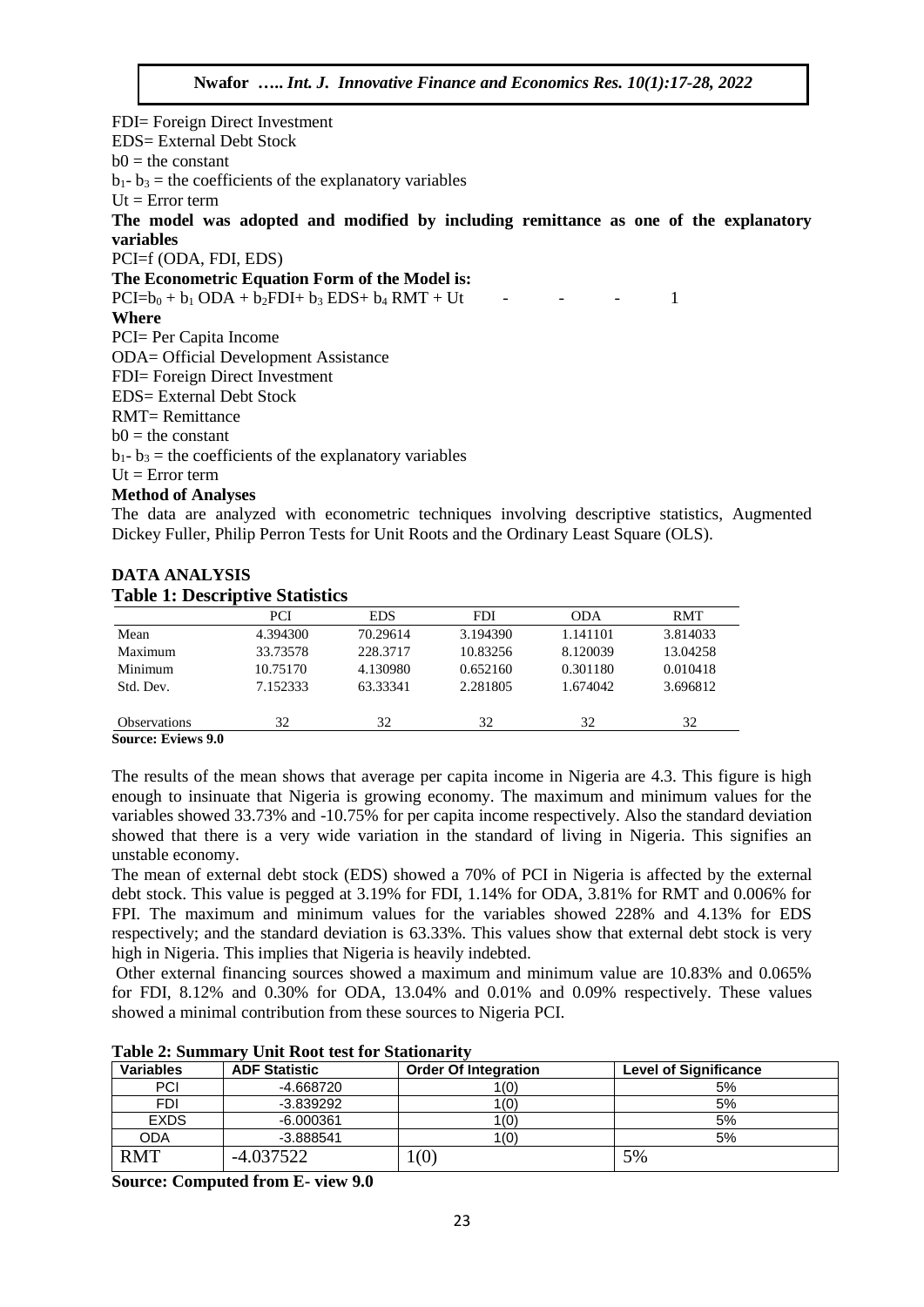The variables were tested for stationarity. The test aimed to understand the state at which the variables can be held stable for regression analyses. This test becomes pertinent because time series variables are often prone to non-stationarity which is capable of distorting the reliability of regression results. The variables used in the analysis were subjected to Augmented Dickey Fuller (ADF) Tests, to determine whether they are stationary series or non-stationary series. The variables were tested for stationarity. The results of the study indicate that all the variables were stationary at 5% level [1(0)]. From the analyses of stationarity of the variables, it was seen that all the variables have stationarity at level. Thus, the most suitable tool of analyses is the Ordinary Least Squire (OLS) which is capable of handling stationary at level I(0) were used for the data analysis.

| Variable           | Coefficient | Std. Error            | t-Statistic | Prob.       |
|--------------------|-------------|-----------------------|-------------|-------------|
| C                  | 2.301739    | 0.146105<br>2.065220  |             | 0.0055      |
| RMT                | 3.041448    | 0.021113<br>2.963169  |             | 0.0023      |
| <b>EDS</b>         | 4.013367    | 0.019159<br>2.697686  |             | 0.0424      |
| <b>FDI</b>         | 1.051059    | 0.033448              | 2.526521    | 0.0364      |
| <b>ODA</b>         | 5.028410    | 0.012804              | 2.218839    | 0.0013      |
| R-squared          | 0.740802    | Mean dependent var    |             | 0.433810    |
| Adjusted R-squared | 0.725303    | S.D. dependent var    |             | 0.077941    |
| S.E. of regression | 0.058403    | Akaike info criterion |             | $-2.638627$ |
| Sum squared resid  | 0.054575    | Schwarz criterion     |             | $-2.389931$ |
| Log likelihood     | 32.70559    | Hannan-Quinn criter.  |             | $-2.584654$ |
| <b>F-statistic</b> | 3.504723    | Durbin-Watson stat    |             | 2.943816    |
| Prob(F-statistic)  | 0.006761    |                       |             |             |

#### **Ordinary Least Squire Regression Result**

**Source: Computation from E-view Version 9.0**

From the results of the OLS, it is obvious that the constant parameter (Bo) is positive at 2.301739. This means that if all the independent variables are held constant, per capita income as the dependent variable will grow by 2.301739 units in annual-wide basis.

**Remittance (RMT):** The coefficient of remittance 3.041448 with a t-statistics value of 2.963169 and a probability value of 0.0023, which implies that a remittance has positive and significant effect on standard of living of average Nigerian citizen.

**External Debt Stock (EDS):** The coefficient of external debt stock is positive at 4.013367 with a tstatistics value of 2.697686 and a probability value of 0.0424, which means that external debt stock has positive and significant effect on standard of living of average Nigerian citizen

**Foreign Direct Investment (FDI):** The coefficient of foreign direct investment is positive at 1.051059 with a t-statistics value of 2.526521 and a probability value of 0.0364, which means that foreign direct investment, has positive and significant effect on standard of living of average Nigerian citizen

**Official Development Assistance (ODA):** The coefficient of official development assistance is positive at 5.028410 with a t-statistics value of 2.218839 and a probability value of 0.0013, which means that foreign direct investment, has positive and significant effect on standard of living of average Nigeria citizen

The coefficient of determination  $(R^2) = 0.725303$  showed that about 73% of changes in the standard of living of average Nigerian citizen is accounted for by the level of external financing in Nigeria. This implies that external financing is one major contributor on standard of living of average Nigerian citizen

The F-statistic value of 3.504723 and probability value of 0.006761 shows that there is significant effect between the dependent and independent variables in the model

The Durbin-Watson Statistics value of 2.943816 shows that the variables in the model are not autocorrelated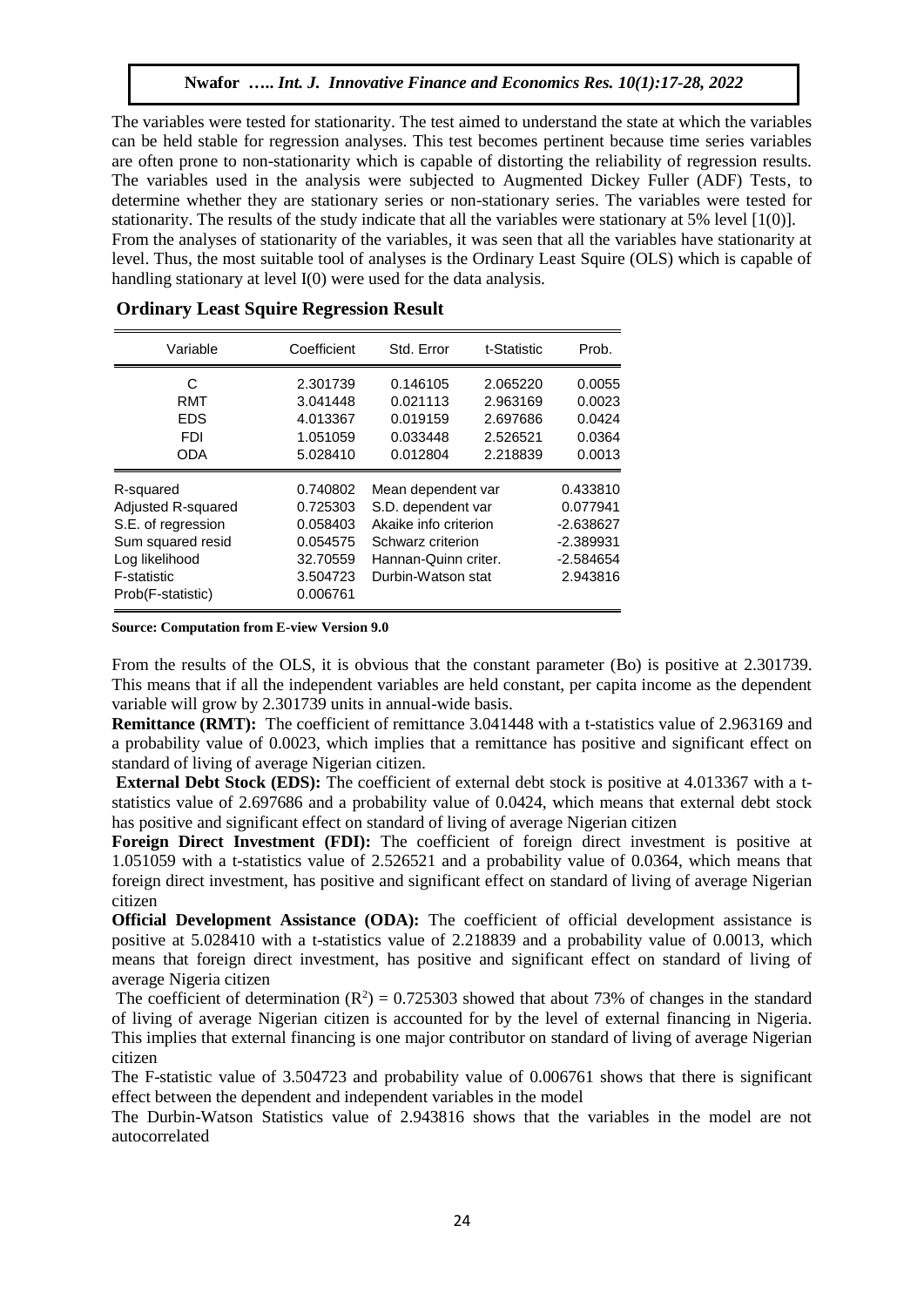#### **DISCUSSIONS OF FINDINGS**

The result of the ordinary least square (OLS) indicates that:

**Remittance (RMT):** has positive and significant effect on standard of living of average Nigerian citizen. The results of our findings are consistent with the work of Kanu (2015), in terms of foreign portfolio investment, it was discovered that foreign portfolio investment has positive relationship with Nigerian economy

**External Debt Stock (EDS):** has positive and significant effect on human standard of living of average Nigerian citizen. The result of our findings are consistent with the work c of Edu and Bassey (2015), who posit that external debt stock has positive effect on economic development in Nigeria.

**Foreign Direct Investment (FDI):** has positive and significant effect on standard of living of average Nigerian citizen. The result of our findings is consistent with the work of Nwosa (2014), it was discovered that foreign direct investment has positive effect on average Nigerian citizen

**Official Development Assistance (ODA):** has positive and significant effect on standard of living of average Nigerian citizen. The results of our findings are consistent with the work of Olaleye (2015), who posit that official development assistance has positive effect on economic development in Nigeria.

## **CONCLUSION**

The result of the study indicates that remittance, external debt stock, foreign direct investment and official development assistance have positive and significant effect on standard of living of average Nigeria citizen

The study concludes that external financing has positive effect on standard of living of average Nigeria citizen within the period under review

#### **RECOMMENDATIONS**

- 1. Policies makers should encourage ethnocentrism such as good value system and good remuneration to enhance standard of living of average Nigerian citizen
- 2. External debts should be contracted solely for economic reasons and not for social or political reasons. This is to avoid accumulation of external debt stock overtime and prevent an obscuring of the motive behind external debt. The authorities responsible for managing Nigeria's external debt should adequately keep track of the debt payment obligations and the debt should not be allowed to pass a maximum limit so as to improve standard of living of average Nigeria citizen
- 3. The government should attract foreign direct investment into Nigeria by creating the enabling environment for industries and commerce. An effective policy should be made based on the fiscal and monetary policies which should be aimed at achieving a realistic foreign direct investment to promote standard of living in Nigeria
- 4. Since theories have supported that these capital channels should boost standard of living in Nigerian, it is pertinent that Nigeria government should investigate the spending pattern of the funds obtained through official development assistance

#### **REFERENCES**

- Abdullahi YZ, Aliero H.M, & Abdullahi M., (2013). Analysis of the relationship between external debt and economic growth in Nigeria. *Interdisciplinary Rev of Eco & Mgt (2),5,7*
- Abud, E. E., Abdullah, H. & Jaffar, A. S. (2014). Analysis on the long run relationship between the economic growth and its determinants of selected North African Countries: *International Review of Management and Business Research, 3(2),* 1026 – 1037.
- Abula M., & Ben D. M., (2016).The impact of public debt on economic development of Nigeria: *Asian research journal of arts & social sciences (1),7,5*
- Adarkwa , M. (2015). Impact of remittances on economic growth: Evidence from selected West African Countries (Cameroon, Cape Verde, Nigeria and Senegal),*African humane mobility review* , (1),2,5
- Adeagbo, O. & Ayansola, O. A. (2014). Impact of remittances on development in Nigeria: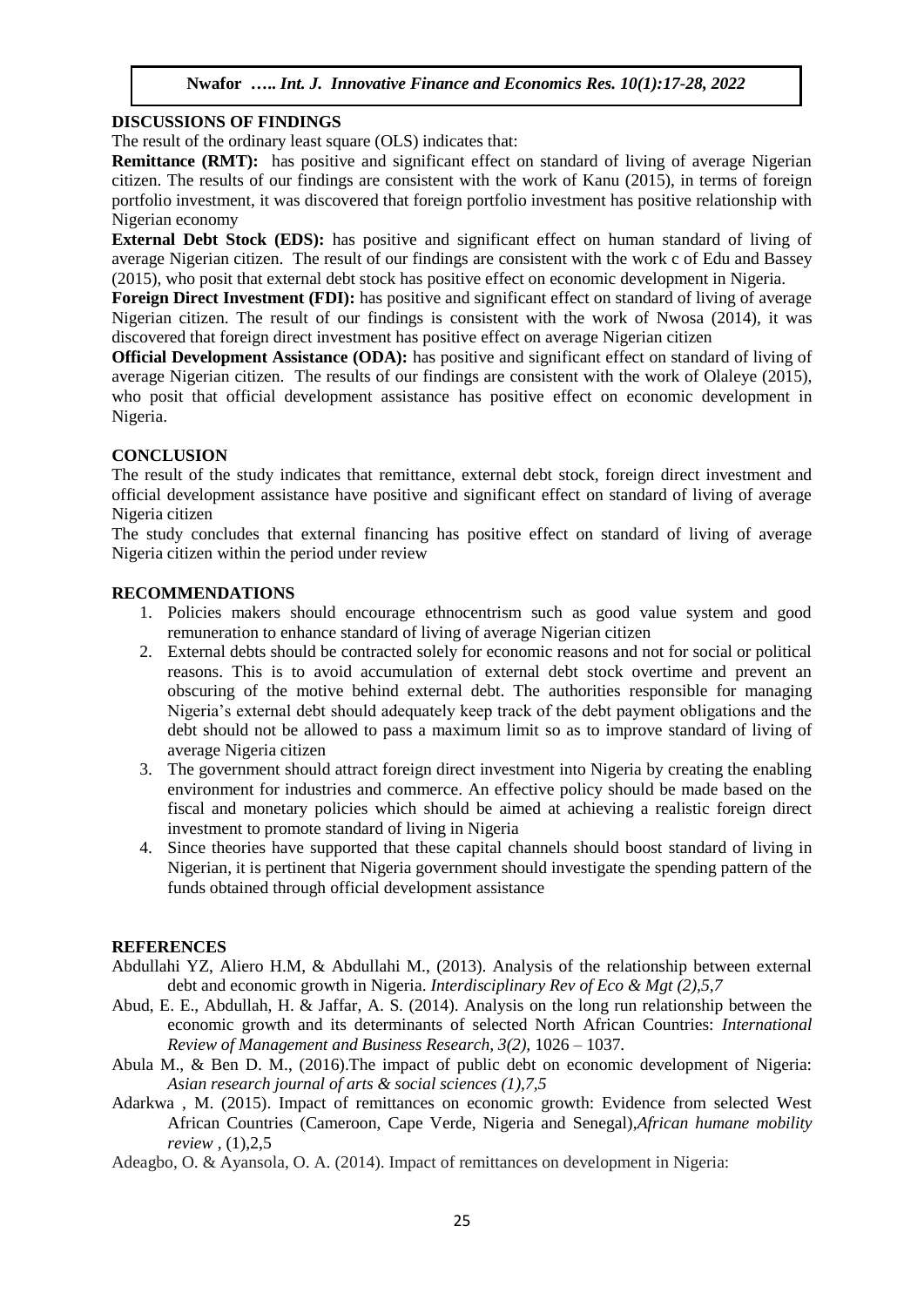- Adegboye, C. A., Ogbebor, A. O & Egharvba, M. I. (2014). External capital flows and economic growth in Nigeria .*JORIND,* 12 (2), 91 – 98.
- Ajayi, E. O., Adedeji, O. A., Giwa B. A., & Araoye F. E. (2017). Dynamic impact of remittance on economic growth in Nigeria: *Journal of Accounting and Financial Management (3),3,7*
- Ajayi, L. B. & Oke, M. O. (2012). Effect of external debt on economic growth and Development of Nigeria: *International Journal of Business and Social Science,* 3(12*),* 297 – 304.
- Ayadi, F. S. & Ayadi, F. O. (2008). The impact of external debt on economic growth: A Comparative study of Nigeria and South Africa: *Journal of Sustainable Development in Africa, 10(3),* 234- 264.
- Ayanwale, A.B. (2014). Foreign direct investment and economic growth: evidence from Nigeria foreign private investment and economic growth: evidence from Nigeria, *African Economic research consortium, Kenya-Nairobi, Modern lithographic (K) Ltd.*

Bada, O.T.,(2016).Empirical evaluation of the effect of foreign portfolio investment on nigerian economic growth: *International Journal of Comparative Studies in International Relations and Development Hard Print: (4),1,7*

- Baghebo, M & Apere, T. O (2014). Foreign portfolio investment and economic growth in Nigeria (1986-2011): *International Journal of Business and Social Science (5),7,9*
- Bashir O. K., (2016). Foreign assistance and economic growth in Nigeria: The Two-Gap Model
- Bayar Y. (2015). Impact of remittances on the economic growth in the transitional economies of the European Union: *Journal of Economics and Finance* (3),7,5
- Chigbu, E. E., Ubah, C. P. & Chigbu, U. S. (2015). Impact of capital inflows on economic growth of developing countries: *International Journal of Management Science and Business Administration,* 1(7), 7-21.
- Cholifihani, M. (2008). A cointegration analysis of public debt service and GDP in Indonesia. *Journal of Management and Social Sciences,* 4 (2), 68-81.
- Ekperiware & Oladeji (2012). External debt relief and economic growth in Nigeria: *American Journal of Economics*, 2(7), 195-205.
- Ekwe, M. C.& Inyiama, O. I. (2014). Foreign capital flows and growth of the Nigeria economy: An empirical review. *International Journal of Economics and Finance*, 6(4), 103 – 109. doi:10.5539/ijef.v6n4p103.
- Elekwa, A. & Ogu, D. (2016). The effects of foreign portfolio investment on employment growth in Nigeria: *International Journal of Business Finance and Development*. (7),3,5
- Englama, A. (2007). The impact of remittances on economic development. Publication of the Central Bank of Nigeria, 31(4), 5-17.
- Ezeabasili, V. N., Isu, H. O., & Mojekwu, J. N. (2011). Nigeria's External Debt and Economic Growth: An error Correction Approach. *International Journal of Business and Management, 6(5)*, 156 – 170.
- Ferdaous, J. (2016). Impact of remittances and FDI on economic growth: A panel data analysis. *Journal of Business Studies Quarterly,* 8(2),58 – 77.
- Girma, H. (2015). The impact of foreign aid on economic growth: Empirical evidence from Ethiopia (1974-2011)using ARDL approach. *Journal of Research in Economics and International Finance*, 4(1),  $1 - 12$ .
- Glytsos N (1993). Measuring the income effects of migrants remittances: A methodological approach applied to Greece. *Economic Development and Cultural Change*, 42(1): 131-168
- Ibenta, S. O. N. (2005). *Investment analysis and financial management strategy.* Enugu: Institute for Development Studies.
- Iyabo A. O., & Taofik M. I., (2015). Does Developmental Aid Impact or Impede on Growth: Evidence from Nigeria: *International Journal of Economics and Financial Issues*
- Jhingan, M.L. (2005). The Economics of Development and Planning.Vrinda Publications Limited, Delhi.
- Jones, C. (2002). *Introduction to Economic Growth*.2nd Ed. www.norton co. New York
- Kanu, S. I. (2015). Foreign capital inflows and economic growth in Sub-Saharan Africa: A study of selected countries. *Research Journal of Finance and Accounting,* 6(1), 52 – 64.
- Kasidi, F. & Said, A. M. (2013). Impact of external debt on economic growth: A Case Study of Tanzania. *Advances in Management & Applied Economics,3(4),* 59-82.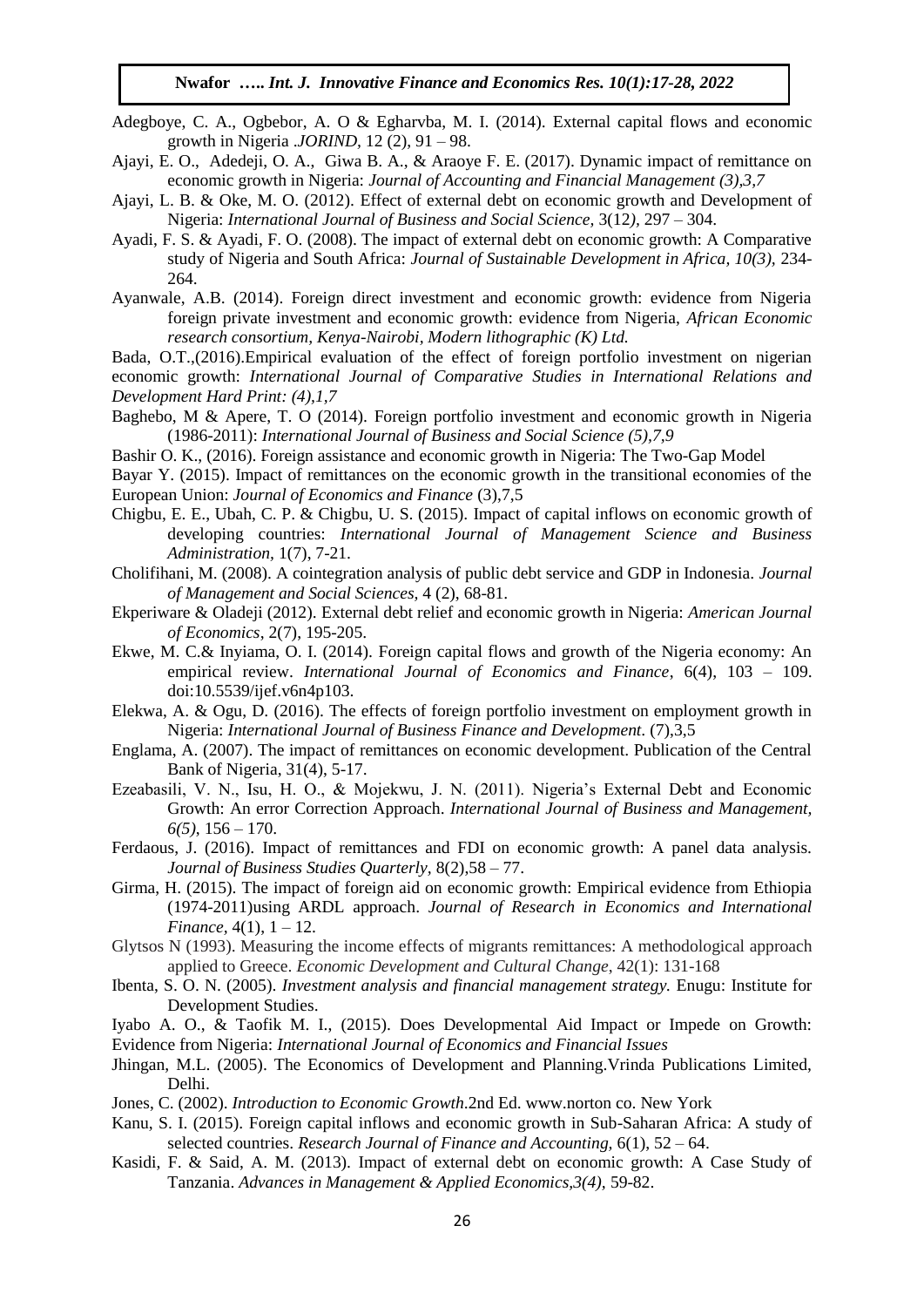- Lipsey, R. E., (1999). The role of foreign direct investment in international capital flows, *NBER Working Paper No. 7094.*
- Makori, A. M., Kagiri, A.&Ombui, K. (2015).Effects of external capital inflows on the economic growth in Kenya. *Prime Journal of Social Science*4(11), 1140-1149.
- Malik, S. Hayat M.K & .Hayat M.U. (2010). External debt and economic growth". retrieved
- Maphosa F (2005). The Impact of Remittances from Zimbabweans Working in South Africa on Rural Livelihoods in Southern Districts of Zimbabwe. *Forced Migration Working Paper* Series #14. University of the Witwatersrand, South Africa.
- Mbah S. and Amassoma D. (2014). The Linkage between Foreign Aid and Economic Growth in Nigeria: *International Journal of Economic Practices and Theories, (4),6,9*
- McKinnon, R.I. (1964). Foreign exchange constraints in economic development and efficient aid allocation. *Economic Journal*, 74, 388-409.
- Mintah, I. S. & Nikoi, A. N. (2015).Impact of migrant remittance on socio-economic development of Ghana. Developing Country Studies, 5(14), 104-111
- Mintah, I. S. & Nikoi, A. N. (2015). Impact of migrant remittance on socio-economic development of Ghana.Developing Country Studies, 5(14), 104-111.
- Nweke, J, E. C. (2015). Impact of foreign capital inflows on economic growth and self-employment in Ethiopia. Masters programme in Economic History, School of Economics and Management, Lund University.
- Nwosa P. & Amassoma D. (2014). Capital inflows and exchange rate in Nigeria: *Mediterranean Journal of Social Sciences (5) 7*
- Nyeadi, J. D., Yidana, N. & Imoro, M (2014).Remittances and economic growth nexus: Empirical evidence from Nigeria, Senegal and Togo. International Journal of Academic Research in Business and Social Sciences, 4(10), 158-172.
- Nyeadi, J. D., Yidana, N. & Imoro, M (2014).Remittances and economic growth nexus: Empirical evidence from Nigeria, Senegal and Togo. International Journal of Academic Research in Business and Social Sciences, 4(10), 158-172.
- Nyeadi, J.D., & Atiga, O. (2014). Remittances and economic growth: Empirical evidence from Ghana. European Journal of Business and Management 6(25), pp. 142-149.
- Obudah, B.C. & Tombofa, S.S. (2013). Effects of interest rate and debt on equity investment". *American Journal of Humanities and Social Sciences. Vol. 1.*
- Odhiambo, N.M. (2011).Financial deepening, capital inflows and economic growth nexus in Tanzania: A Multivariate Model: *Journal of Social Sciences,(28),1,7.*
- Ogunlana, A. (2005). Nigeria and the Burden of external debt: The Need for Debt Relief. Central Bank of Nigeria. Retrieved from [http://www.g24.org/TGM/ongu0905.pdf.](http://www.g24.org/TGM/ongu0905.pdf)

Ogunmuyiwa, M.S. (2011). Does external debt promote economic growth?, *Current Research Journal of Economic Theory* 3(1), 29 – 35.

- Okafor, E. I., Ezeaku, H. C. & Eje, G. E. (2015). Foreign investment and its effect on the economic growth in Nigeria: A triangulation analysis. *IOSR Journal of Economics and Finance (IOSR-JEF),* 6(4), 01-07.
- Okafor, E. I., Hillary C.,& Grace C., (2015). Foreign investment and its effect on the economic growth in Nigeria: *IOSR Journal of Economics and Finance (6) 4 01-07*
- Olanrewaju, M. H., Abubakar,S. & Abu, J. (2015). Implications of external debt on the Nigerian Economy: Analysis of the Dual Gap Theory: *Journal of Economics and Sustainable Development, 6(13),* 238 – 248.
- Olubiyi, E.A. (2014). Trade, remittances and economic growth in Nigeria: Any causal relationship? African Development Review 26(2), pp. 274-286.
- Olusanya, A. (2013). The impact of foreign direct investment inflow on economic growth in pre and post deregulated Nigerian economy: *International Journal of Economics and Business (3),7,5*
- Orji, Uche&Ilori (2014). Foreign capital inflows and growth: An empirical analysis of WAMZ experience. *International Journal of Economics and Financial Issues,* 4(4), 971-983.
- Osuji, C. C. & Ozurumba, B. A. (2013). Impact of external debt financing on economic development in Nigeria: *Research Journal of Finance and Accounting,* 4(4*),* 92 – 98.
- Paul E, Chibueze A & Callistus O. (2016). Does foreign portfolio investment affect employment growth in Nigeria: *Journal of Economics and Sustainable Development* (7)12